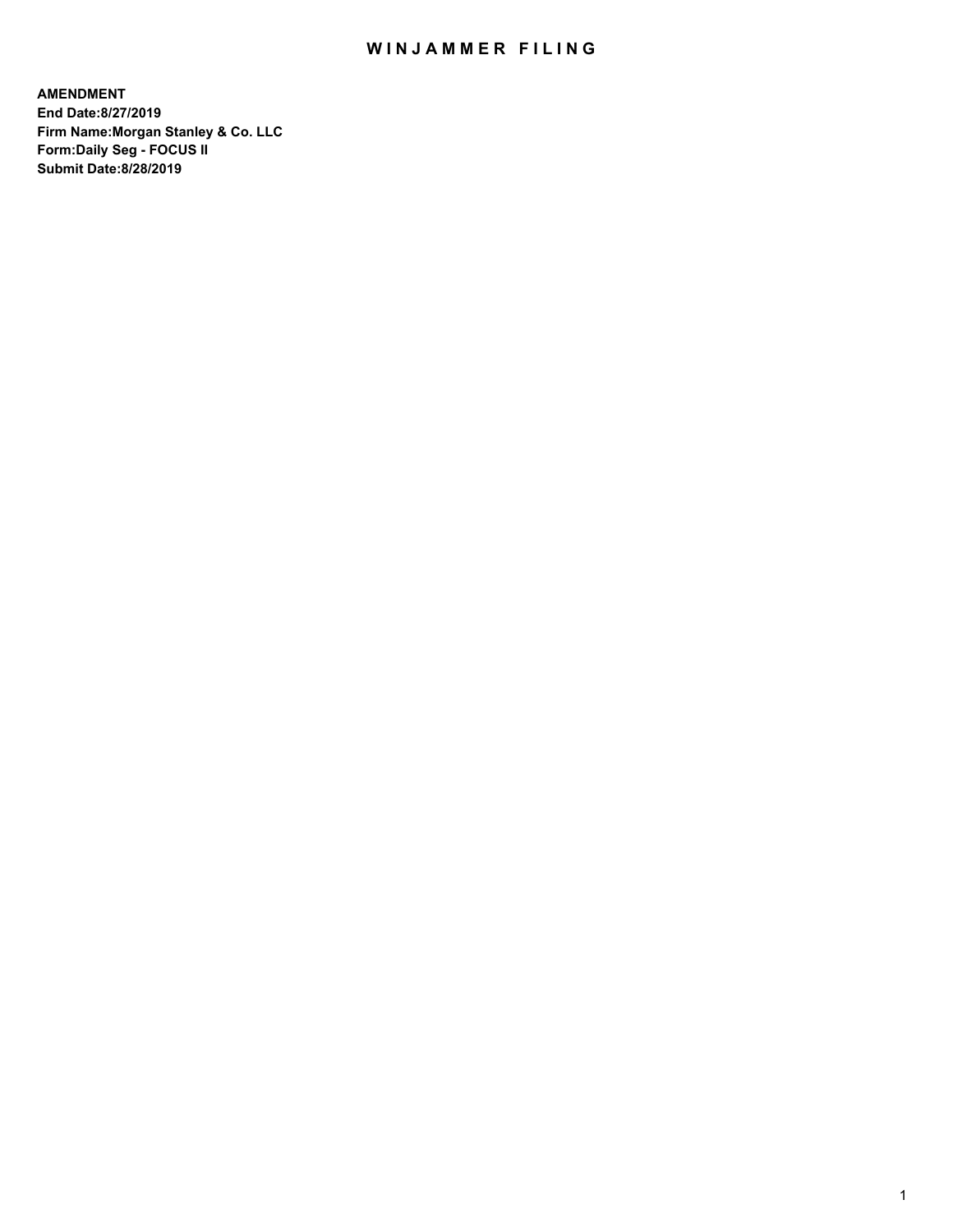**AMENDMENT End Date:8/27/2019 Firm Name:Morgan Stanley & Co. LLC Form:Daily Seg - FOCUS II Submit Date:8/28/2019 Daily Segregation - Cover Page**

| Name of Company                                                                                                                                                                                                                                                                                                               | Morgan Stanley & Co. LLC                                    |
|-------------------------------------------------------------------------------------------------------------------------------------------------------------------------------------------------------------------------------------------------------------------------------------------------------------------------------|-------------------------------------------------------------|
| <b>Contact Name</b>                                                                                                                                                                                                                                                                                                           | <b>Ikram Shah</b>                                           |
| <b>Contact Phone Number</b>                                                                                                                                                                                                                                                                                                   | 212-276-0963                                                |
| <b>Contact Email Address</b>                                                                                                                                                                                                                                                                                                  | Ikram.shah@morganstanley.com                                |
| FCM's Customer Segregated Funds Residual Interest Target (choose one):<br>a. Minimum dollar amount: ; or<br>b. Minimum percentage of customer segregated funds required:% ; or<br>c. Dollar amount range between: and; or<br>d. Percentage range of customer segregated funds required between:% and%.                        | 235,000,000<br><u>0</u><br>00<br><u>00</u>                  |
| FCM's Customer Secured Amount Funds Residual Interest Target (choose one):<br>a. Minimum dollar amount: ; or<br>b. Minimum percentage of customer secured funds required:%; or<br>c. Dollar amount range between: and; or<br>d. Percentage range of customer secured funds required between:% and%.                           | 140,000,000<br><u>0</u><br>0 <sub>0</sub><br>0 <sup>0</sup> |
| FCM's Cleared Swaps Customer Collateral Residual Interest Target (choose one):<br>a. Minimum dollar amount: ; or<br>b. Minimum percentage of cleared swaps customer collateral required:%; or<br>c. Dollar amount range between: and; or<br>d. Percentage range of cleared swaps customer collateral required between:% and%. | 92,000,000<br><u>0</u><br><u>00</u><br>00                   |

Attach supporting documents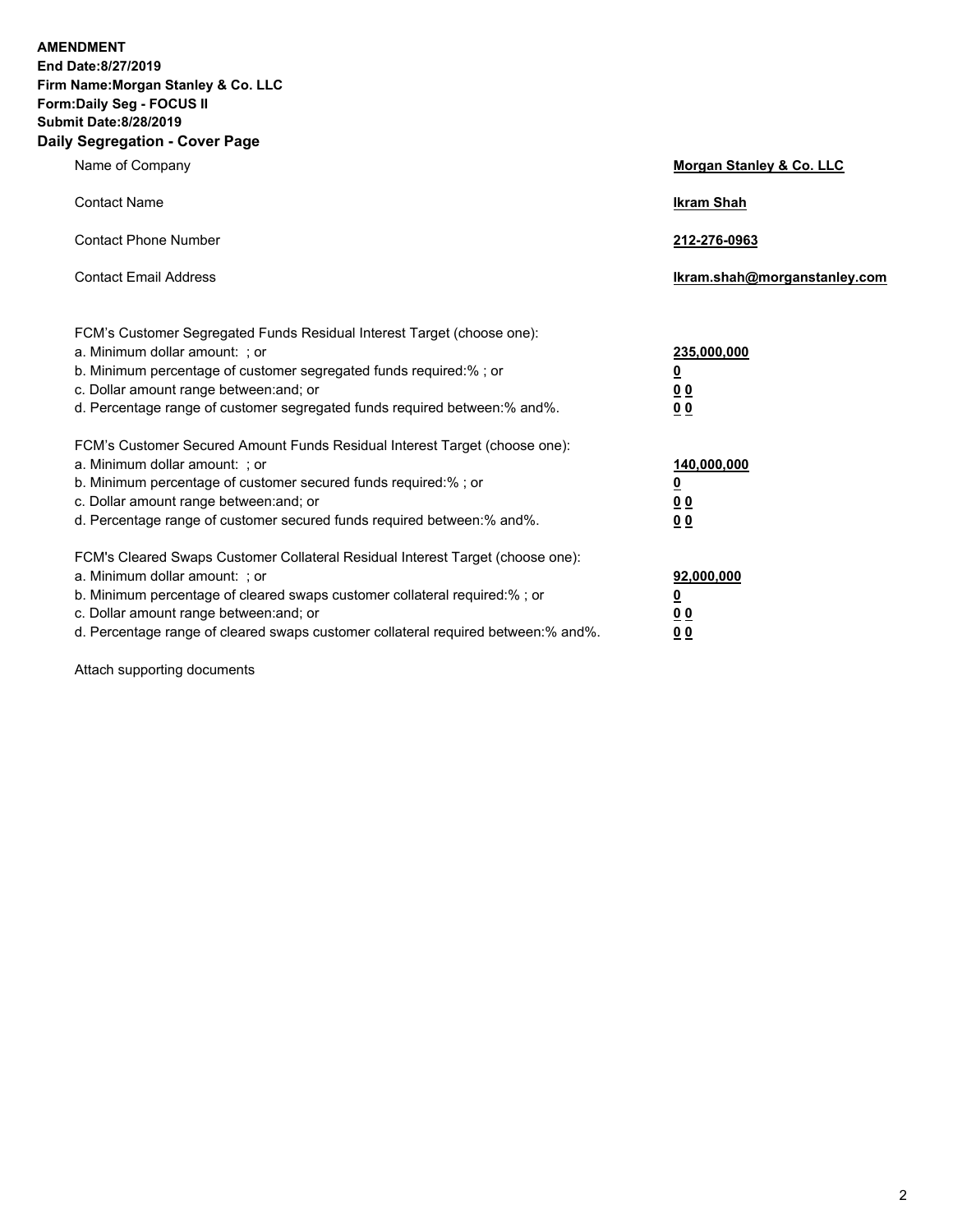|          | <b>AMENDMENT</b><br>End Date: 8/27/2019<br>Firm Name: Morgan Stanley & Co. LLC<br>Form: Daily Seg - FOCUS II<br><b>Submit Date: 8/28/2019</b><br><b>Daily Segregation - Secured Amounts</b> |                                                                |
|----------|---------------------------------------------------------------------------------------------------------------------------------------------------------------------------------------------|----------------------------------------------------------------|
|          | Foreign Futures and Foreign Options Secured Amounts                                                                                                                                         |                                                                |
|          | Amount required to be set aside pursuant to law, rule or regulation of a foreign<br>government or a rule of a self-regulatory organization authorized thereunder                            | $0$ [7305]                                                     |
| 1.       | Net ledger balance - Foreign Futures and Foreign Option Trading - All Customers<br>A. Cash                                                                                                  | 2,988,309,043 [7315]                                           |
| 2.       | B. Securities (at market)<br>Net unrealized profit (loss) in open futures contracts traded on a foreign board of trade                                                                      | 2,475,958,672 [7317]<br>-115,813,244 [7325]                    |
| 3.       | Exchange traded options                                                                                                                                                                     |                                                                |
|          | a. Market value of open option contracts purchased on a foreign board of trade<br>b. Market value of open contracts granted (sold) on a foreign board of trade                              | 21,650,125 [7335]<br>-25,142,166 [7337]                        |
| 4.<br>5. | Net equity (deficit) (add lines 1.2. and 3.)                                                                                                                                                | 5,344,962,430 [7345]                                           |
|          | Account liquidating to a deficit and account with a debit balances - gross amount<br>Less: amount offset by customer owned securities                                                       | 119,060,306 [7351]<br>-118,614,972 [7352] 445,334 [7354]       |
| 6.       | Amount required to be set aside as the secured amount - Net Liquidating Equity<br>Method (add lines 4 and 5)                                                                                | 5,345,407,764 [7355]                                           |
| 7.       | Greater of amount required to be set aside pursuant to foreign jurisdiction (above) or line<br>6.                                                                                           | 5,345,407,764 [7360]                                           |
|          | FUNDS DEPOSITED IN SEPARATE REGULATION 30.7 ACCOUNTS                                                                                                                                        |                                                                |
| 1.       | Cash in banks                                                                                                                                                                               |                                                                |
|          | A. Banks located in the United States<br>B. Other banks qualified under Regulation 30.7                                                                                                     | 281,805,672 [7500]<br>405,993,303 [7520] 687,798,975<br>[7530] |
| 2.       | Securities                                                                                                                                                                                  |                                                                |
|          | A. In safekeeping with banks located in the United States                                                                                                                                   | 553,525,816 [7540]                                             |
|          | B. In safekeeping with other banks qualified under Regulation 30.7                                                                                                                          | 0 [7560] 553,525,816 [7570]                                    |
| 3.       | Equities with registered futures commission merchants                                                                                                                                       |                                                                |
|          | A. Cash                                                                                                                                                                                     | 6,794,029 [7580]                                               |
|          | <b>B.</b> Securities                                                                                                                                                                        | $0$ [7590]                                                     |
|          | C. Unrealized gain (loss) on open futures contracts<br>D. Value of long option contracts                                                                                                    | 3,989,579 [7600]<br>$0$ [7610]                                 |
|          | E. Value of short option contracts                                                                                                                                                          | <u>0</u> [7615] 10,783,608 [7620]                              |
| 4.       | Amounts held by clearing organizations of foreign boards of trade                                                                                                                           |                                                                |
|          | A. Cash                                                                                                                                                                                     | $0$ [7640]                                                     |
|          | <b>B.</b> Securities                                                                                                                                                                        | $0$ [7650]                                                     |
|          | C. Amount due to (from) clearing organization - daily variation                                                                                                                             | $0$ [7660]                                                     |
|          | D. Value of long option contracts                                                                                                                                                           | $0$ [7670]                                                     |
|          | E. Value of short option contracts                                                                                                                                                          | 0 [7675] 0 [7680]                                              |
| 5.       | Amounts held by members of foreign boards of trade                                                                                                                                          |                                                                |
|          | A. Cash                                                                                                                                                                                     | 2,485,530,111 [7700]                                           |
|          | <b>B.</b> Securities                                                                                                                                                                        | 1,922,432,856 [7710]                                           |
|          | C. Unrealized gain (loss) on open futures contracts                                                                                                                                         | -119,802,823 [7720]                                            |
|          | D. Value of long option contracts<br>E. Value of short option contracts                                                                                                                     | 21,650,125 [7730]<br>-25,142,166 [7735] 4,284,668,103          |
|          |                                                                                                                                                                                             | [7740]                                                         |
| 6.       | Amounts with other depositories designated by a foreign board of trade                                                                                                                      | $0$ [7760]                                                     |
| 7.       | Segregated funds on hand                                                                                                                                                                    | $0$ [7765]                                                     |
| 8.       | Total funds in separate section 30.7 accounts                                                                                                                                               | 5,536,776,502 [7770]                                           |
| 9.       | Excess (deficiency) Set Aside for Secured Amount (subtract line 7 Secured Statement<br>Page 1 from Line 8)                                                                                  | 191,368,738 [7380]                                             |

- 10. Management Target Amount for Excess funds in separate section 30.7 accounts **140,000,000** [7780]
- 11. Excess (deficiency) funds in separate 30.7 accounts over (under) Management Target **51,368,738** [7785]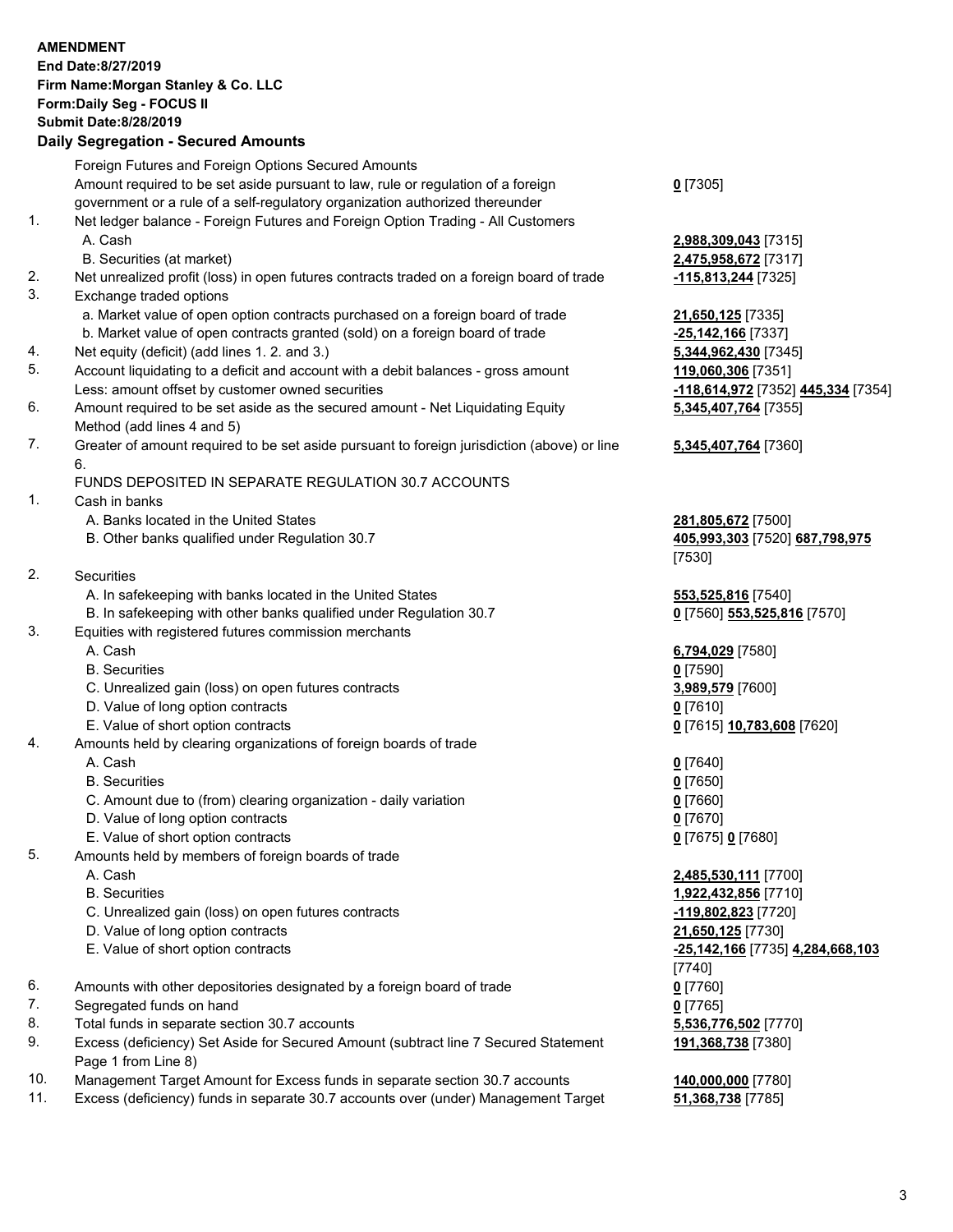|     | <b>AMENDMENT</b>                                                                     |                               |
|-----|--------------------------------------------------------------------------------------|-------------------------------|
|     | End Date:8/27/2019                                                                   |                               |
|     | Firm Name: Morgan Stanley & Co. LLC                                                  |                               |
|     | Form: Daily Seg - FOCUS II<br><b>Submit Date:8/28/2019</b>                           |                               |
|     |                                                                                      |                               |
|     | Daily Segregation - Segregation Statement                                            |                               |
|     | SEGREGATION REQUIREMENTS (Section 4d(2) of the CEAct)                                |                               |
| 1.  | Net ledger balance                                                                   |                               |
|     | A. Cash                                                                              | 10,903,265,718 [7010]         |
|     | B. Securities (at market)                                                            | 6,417,160,898 [7020]          |
| 2.  | Net unrealized profit (loss) in open futures contracts traded on a contract market   | 1,028,974,978 [7030]          |
| 3.  | Exchange traded options                                                              |                               |
|     | A. Add market value of open option contracts purchased on a contract market          | 989,113,757 [7032]            |
|     | B. Deduct market value of open option contracts granted (sold) on a contract market  | -784,906,685 [7033]           |
| 4.  | Net equity (deficit) (add lines 1, 2 and 3)                                          | 18,553,608,666 [7040]         |
| 5.  | Accounts liquidating to a deficit and accounts with                                  |                               |
|     | debit balances - gross amount                                                        | 232,409,229 [7045]            |
|     | Less: amount offset by customer securities                                           | -229,785,120 [7047] 2,624,109 |
| 6.  |                                                                                      | [7050]                        |
|     | Amount required to be segregated (add lines 4 and 5)<br>FUNDS IN SEGREGATED ACCOUNTS | 18,556,232,775 [7060]         |
| 7.  | Deposited in segregated funds bank accounts                                          |                               |
|     | A. Cash                                                                              | 4,967,375,480 [7070]          |
|     | B. Securities representing investments of customers' funds (at market)               | $0$ [7080]                    |
|     | C. Securities held for particular customers or option customers in lieu of cash (at  | 625,799,844 [7090]            |
|     | market)                                                                              |                               |
| 8.  | Margins on deposit with derivatives clearing organizations of contract markets       |                               |
|     | A. Cash                                                                              | 7,140,053,323 [7100]          |
|     | B. Securities representing investments of customers' funds (at market)               | $0$ [7110]                    |
|     | C. Securities held for particular customers or option customers in lieu of cash (at  | 5,791,361,054 [7120]          |
|     | market)                                                                              |                               |
| 9.  | Net settlement from (to) derivatives clearing organizations of contract markets      | 101,262,351 [7130]            |
| 10. | Exchange traded options                                                              |                               |
|     | A. Value of open long option contracts                                               | 989,113,757 [7132]            |
|     | B. Value of open short option contracts                                              | -784,906,685 [7133]           |
| 11. | Net equities with other FCMs                                                         |                               |
|     | A. Net liquidating equity                                                            | 13,441,888 [7140]             |
|     | B. Securities representing investments of customers' funds (at market)               | $0$ [7160]                    |
|     | C. Securities held for particular customers or option customers in lieu of cash (at  | $0$ [7170]                    |
|     | market)                                                                              |                               |
| 12. | Segregated funds on hand                                                             | $0$ [7150]                    |
| 13. | Total amount in segregation (add lines 7 through 12)                                 | 18,843,501,012 [7180]         |
| 14. | Excess (deficiency) funds in segregation (subtract line 6 from line 13)              | 287,268,237 [7190]            |

- 
- 15. Management Target Amount for Excess funds in segregation<br>16. Excess (deficiency) funds in segregation over (under) Management Target Amount **235,000,000** [7198] Excess (deficiency) funds in segregation over (under) Management Target Amount Excess

**52,268,237** [7198]